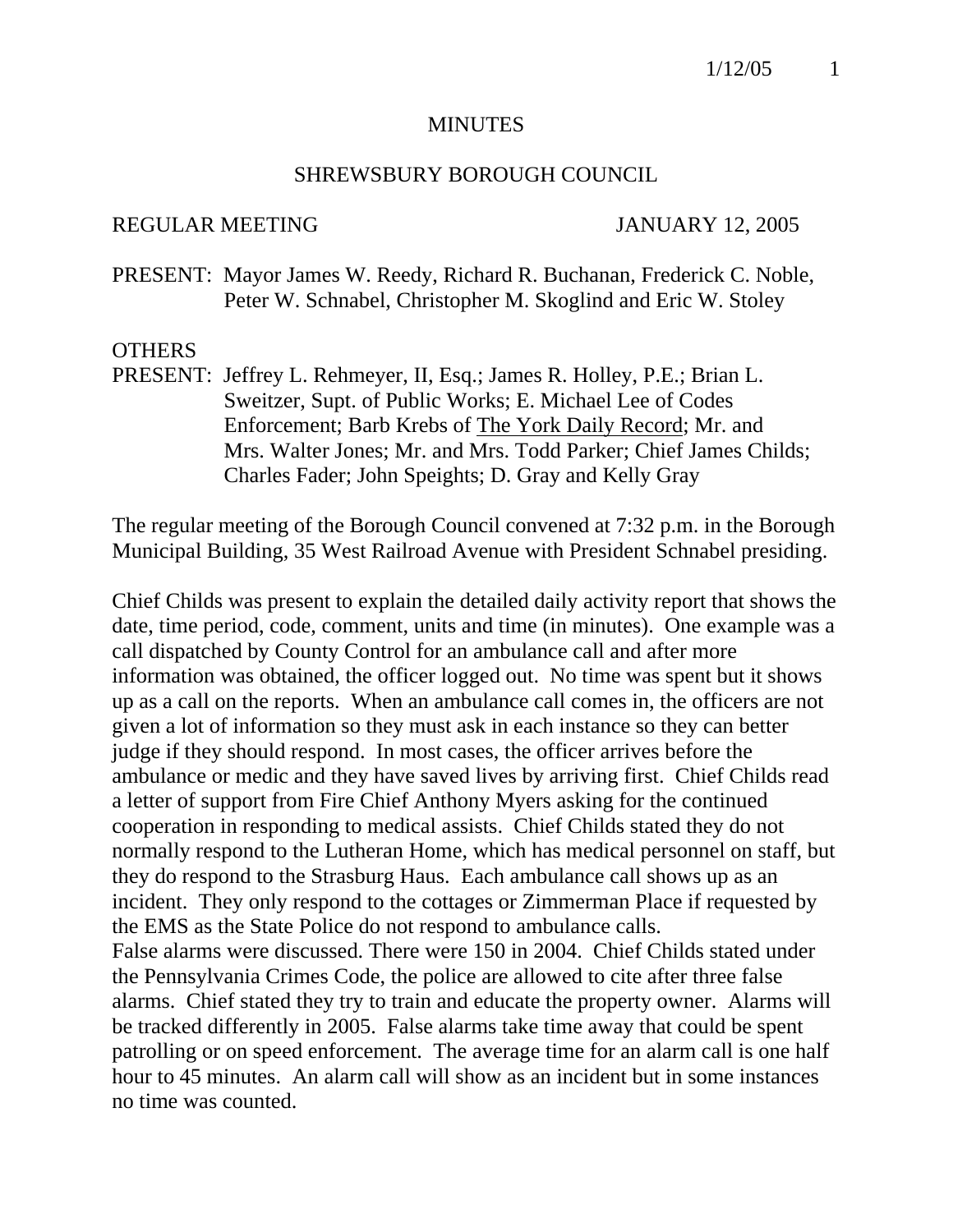Chief stated most of the citations issued in the Borough are at the first Shrewsbury Square Shopping Center exit for left-turn violations. Motorists are turning left or straight even though an officer is sitting there. Chief Childs stated he believes the painted-on 25 mph speed limits on Covington Drive is a great help. He is checking into other eye-catching signs that we may want to start using.

## Service Awards

At this time, President Schnabel presented Christopher Skoglind with a ten year service award from the York County Boroughs Association. President Schnabel received an award for 20 years of service.

# Alternates for Zoning Hearing Board

Charles Fader and John Speights were present at the request of Council. The duties of the Zoning Hearing Board were explained and the applicants were invited to attend the February 3 hearing to see if they are still interested in serving.

# **CITIZEN'S COMMENTS**

Todd Parker of 421 South Main Street was present about the rat problem he believes is caused by the former feed mill property at 423 South Main Street. His two Husky dogs killed seven rats and he has set two rat traps that are tripping but not catching the rats. The feed mill has been gone for several years and the rats are probably running out of food.

Walter Jones, owner of 423 South Main Street stated he has been setting out poison for four years and Terry Hemler, the Borough's animal control officer, set four rat trap boxes down for a week and did not catch any rats. He is going to set the traps in the rear building to see what is in that building.

Solicitor Rehmeyer thanked the Jones' for their cooperation in trying to solve the problem and that this situation would be enforceable under the nuisance ordinance. The zoning hearing decision states the Jones' would work toward cleaning up the property, removing the trucks and equipment over time.

D. Gray of 419 South Main Street stated he had a large rat in his basement. He is concerned the rats are spreading out into the neighborhood.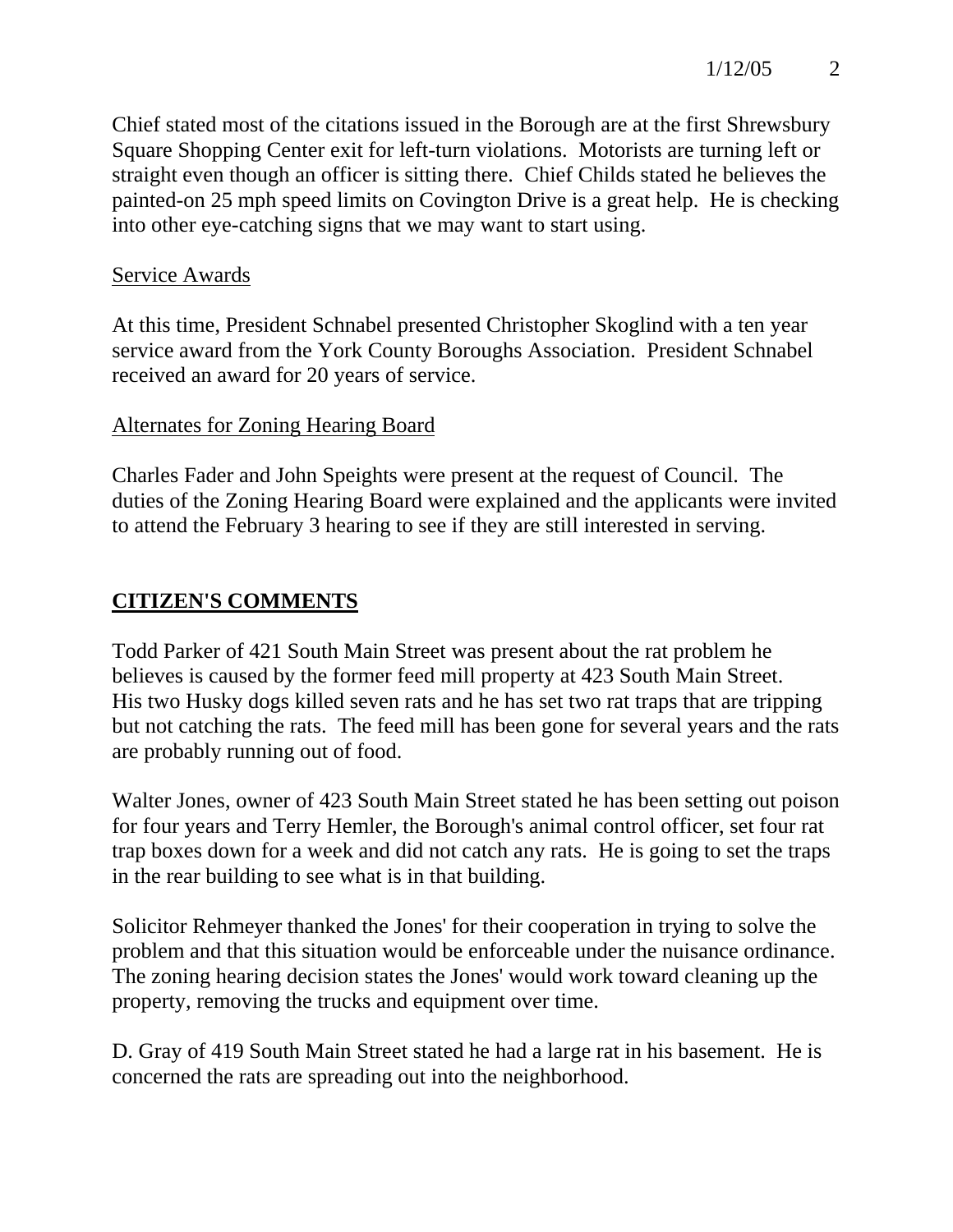# **APPROVAL OF MINUTES**

F. Noble moved to approve the minutes of the December 8 and 29 meetings.

E. Stoley seconded. The motion carried with all in favor.

# **APPROVAL OF EXPENDITURES AND REPORT OF ACCOUNTS**

F. Noble moved to approve the expenditures and report of accounts for November, 2004.

C. Skoglind seconded. The motion carried with all in favor.

# **BILLS**

The bill list was presented for December: General account: check numbers 6491 thru6538 totaling \$58,133.82; water account: check numbers 3142 thru 3160 totaling \$11,729.94; sewer account: check numbers 2659 thru 2671 totaling \$202,558.88; highway aid: checks 632 and 633 totaling \$272.35; total disbursements \$272,694.99.

E. Stoley moved to approve the bill list for December.

R. Buchanan seconded. The motion carried with all in favor.

# **SUBDIVISION AND LAND DEVELOPMENT BUSINESS**

# **REPORTS**

Codes Enforcement – E. Michael Lee

# Weaver Precast

Mike stated the engineers have been in contact with each other about reinstalling the pond. It appears the cement has been removed from the neighbor's property.

# Covington Ridge II Slope and Grading Problem

There have been several meetings with  $S \& A$  Homes. They are in the process of notifying the property owners that grading work will be required for their property and asking for their cooperation. If the property owner does not cooperate, the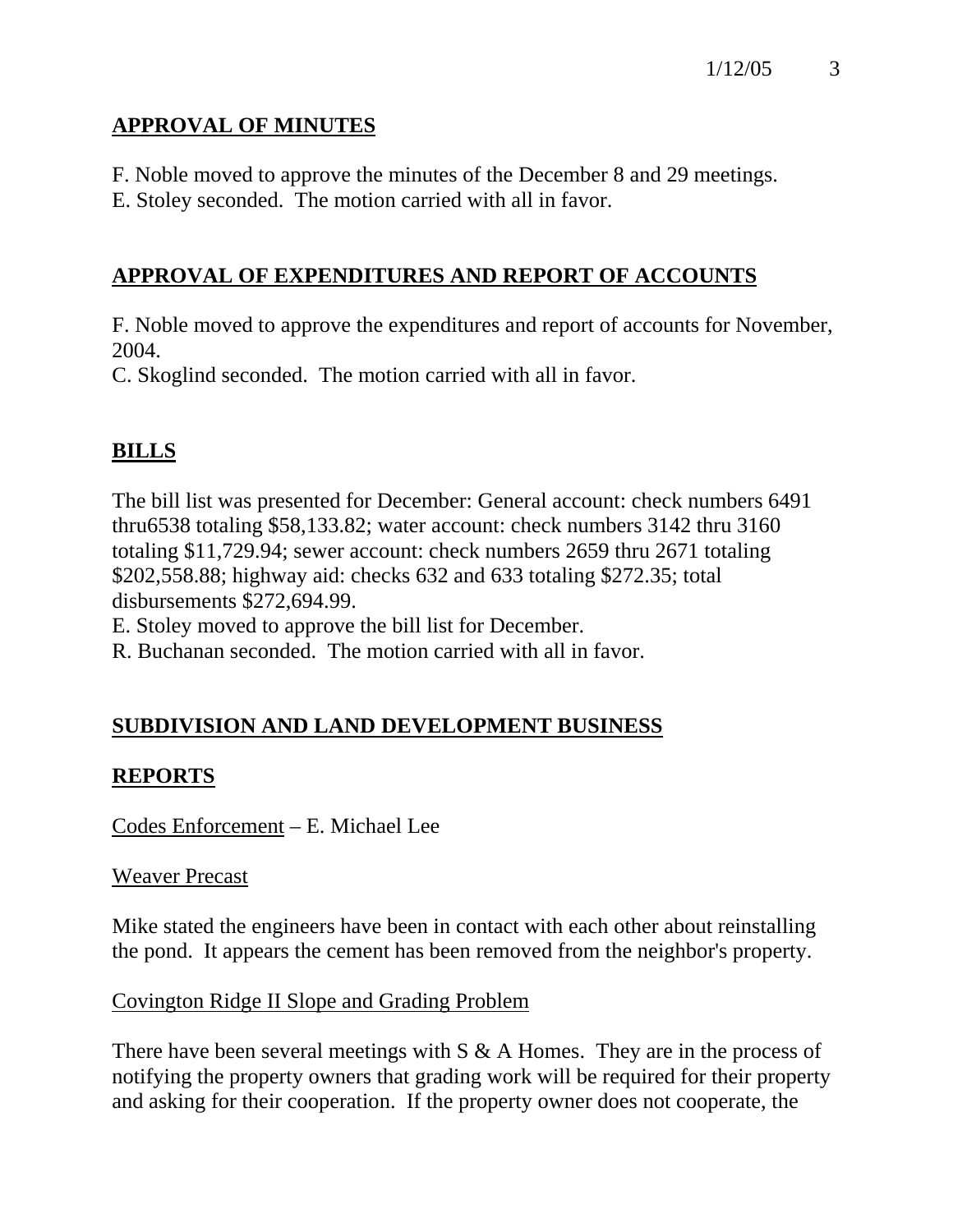Borough will need to step in. No monies from the letter of credit will be released until the problems are corrected.

### Yearly Report

Mike presented Codes Enforcement's annual report showing each municipality's new construction, cost, etc.

### Revised Fee Schedule

Changes were made in the UCC Code Inspection fee portion of the fee schedule as a result of increased inspection requirements and energy audit checks. Mike had hoped the UCC would lift the drywall inspection requirement, but they did not. Previously, the inspections were billed after the permit was picked up and the contractors preferred that the number of inspections be increased and paid for at one time. The fees are paid by developers and turned over to the Borough for reimbursement to Codes Enforcement. The Borough retains 10%. Mike said the only reason the fee would increase next year is if L & I makes a major change and pushes some inspections off on local inspectors.

F. Noble moved to adopt Resolution #2005-1 amending the fee schedule. R. Buchanan seconded. The motion carried with all in favor.

Doug Wilmer requested three EDUs for use at property at 2 – 6 South Park Street. There is currently one EDU for the Church and one EDU for the house next door. He had plans to develop the rear of the Church but was told there may be a graveyard under the parking lot as the stones were moved several years ago and placed in a row in the rear of the property. He was also told to retain an engineer and real estate attorney to help him decide how he can utilize the property according to the ordinances. The EDUs are available if he can do what he wants in accordance with the ordinances and only reserved by payment.

# **OTHER REPORTS**

**Water & Sewer** – Richard R. Buchanan

Keeny Well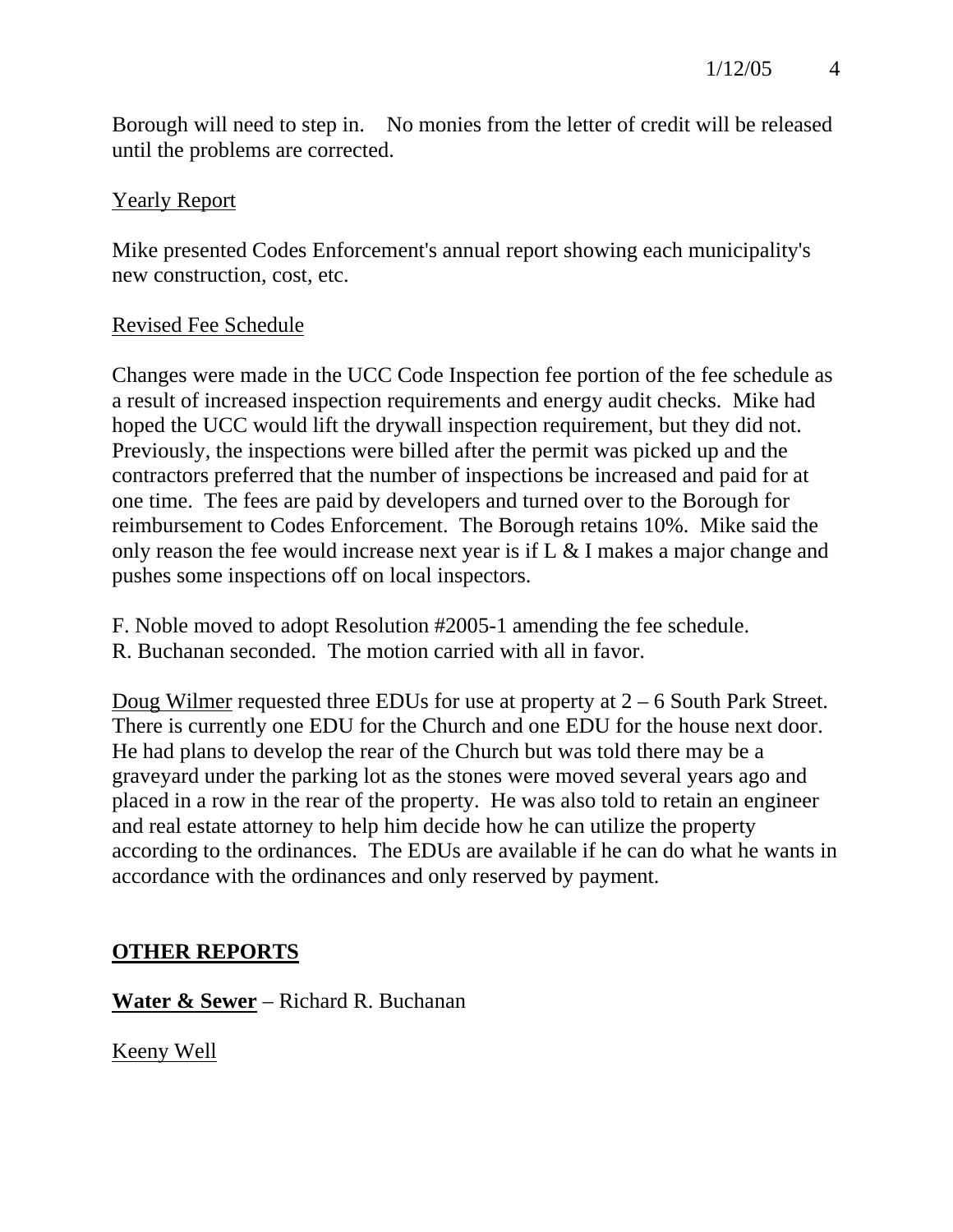A potential site was picked for the Anderson property, but sewer EDUs are requested in exchange for the property. Three other sites on the Cornerstone property have been staked which may be better sites for water yield and DEP permitting. The sites will be plotted on the development plan with negotiations with Cornerstone for land purchase.

#### Pumphouse Wells

Kinsley Construction is constructing the buildings at Production Wells 1 and 2. The water line from the new wells to the old well was tested and is complete but the new casing pipe in the new well buildings must be raised before work on the new wells can continue. We are still waiting on DEP's approval on the weir schematic that will monitor the creek levels. It's hopeful that the new wells will be finished and in operation by April, 2005.

#### Radiological Tests

In November of 2002, our water was tested for Uranium, Gross Alpha, Radium 226 and Radium 228 per DEP's Radionuclides Rule. If the samples passed State requirements prior to 2003, the Borough would not have to sample quarterly in 2004. BH Laboratories did the testing and the samples passed the quality requirements, but the detection limits did not meet the requirements. It turns out that BH was not licensed to complete the tests and subcontracted with General Engineering unbeknownst to the Borough. General Engineering is licensed to perform the tests, but did not perform the tests according to DEP standards. The sample results are not eligible for the reduced sampling because of the lab error. Analytical Labs has bought BH Laboratory and Brian is working with them for total compensation for the error but Analytical Labs believes it is not liable for BH Laboratory's error. Brian received a call today from Analytical Laboratory that they will pay the \$10,000.00 if we remain a customer. Brian was told to get this in writing.

# **Public Roads & Lighting** – Christopher M. Skoglind

### Plowing Streets in Covington Ridge II

We still need to check the liability issue with Solicitor Rehmeyer before we agree to plow and cinder the unadopted streets.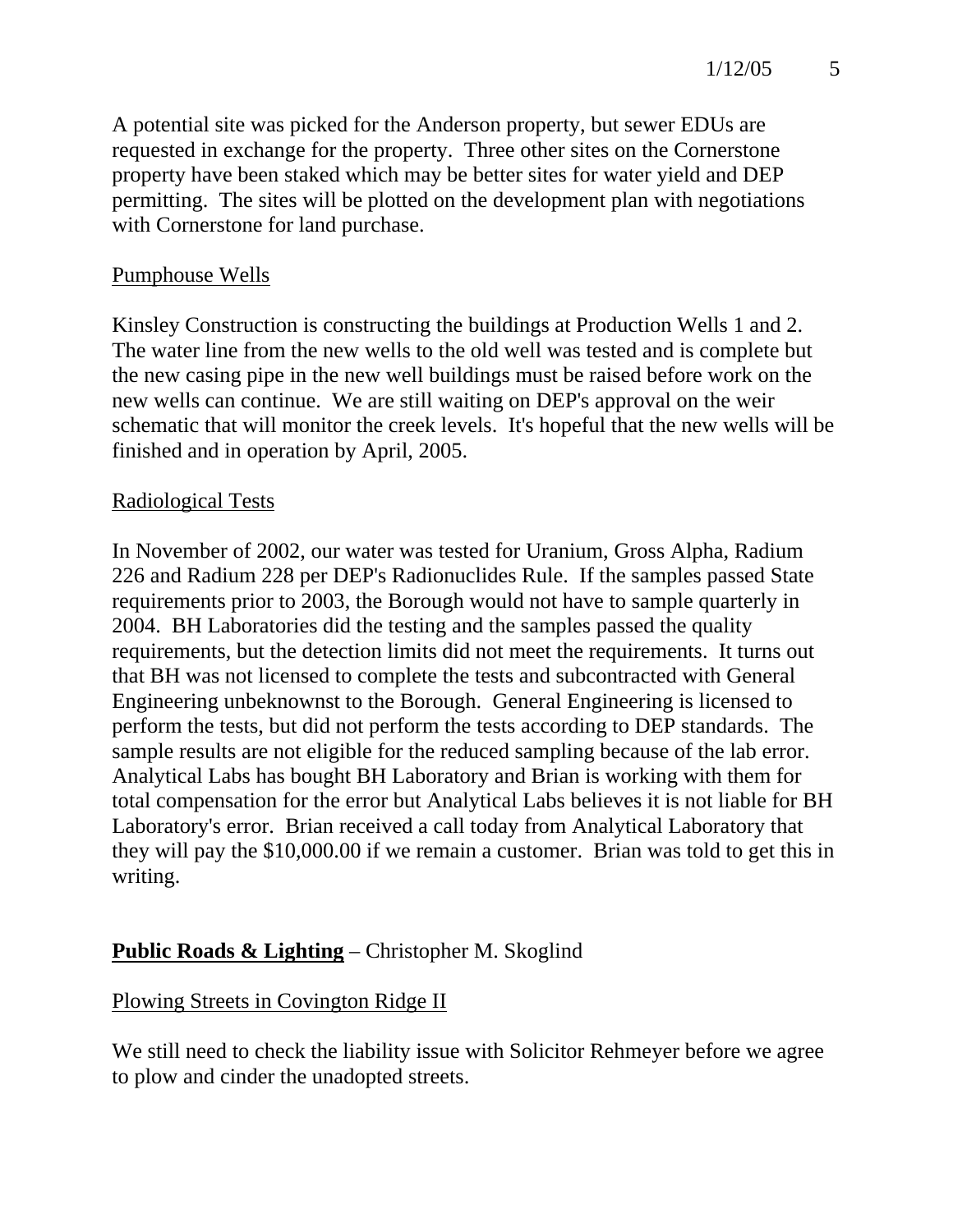### Storm Drains

The storm drains will be cleaned out during the week of January 17.

## **Public Lands, Buildings and Finance**

Adopt Capital Improvement/Capital Asset Threshold

Under the new GASB requirements, we need to track capital improvements and capital assets over a certain amount to be set by Borough Council.

E. Stoley moved to set the amount of \$5,000.00 as the threshold for tracking capital improvements and capital assets. C. Skoglind seconded. The motion carried with all in favor.

### 2004 Audit

The 2004 audit will begin this Friday.

### Right of Way Agreement with Churches

E. Stoley moved to approve the signing of the right of way agreement with Christ Lutheran Church and St. Paul's UCC for access to the new public works pole building.

F. Noble seconded. The motion carried with all in favor.

# **ENGINEER'S REPORT**

# Covington Ridge III Planning Module Waiver

C. Skoglind moved to authorize the signing of the Sewer Planning Module Waiver for Covington Ridge III, 15 EDUs. E. Stoley seconded. The motion carried with all in favor.

# Keeny Well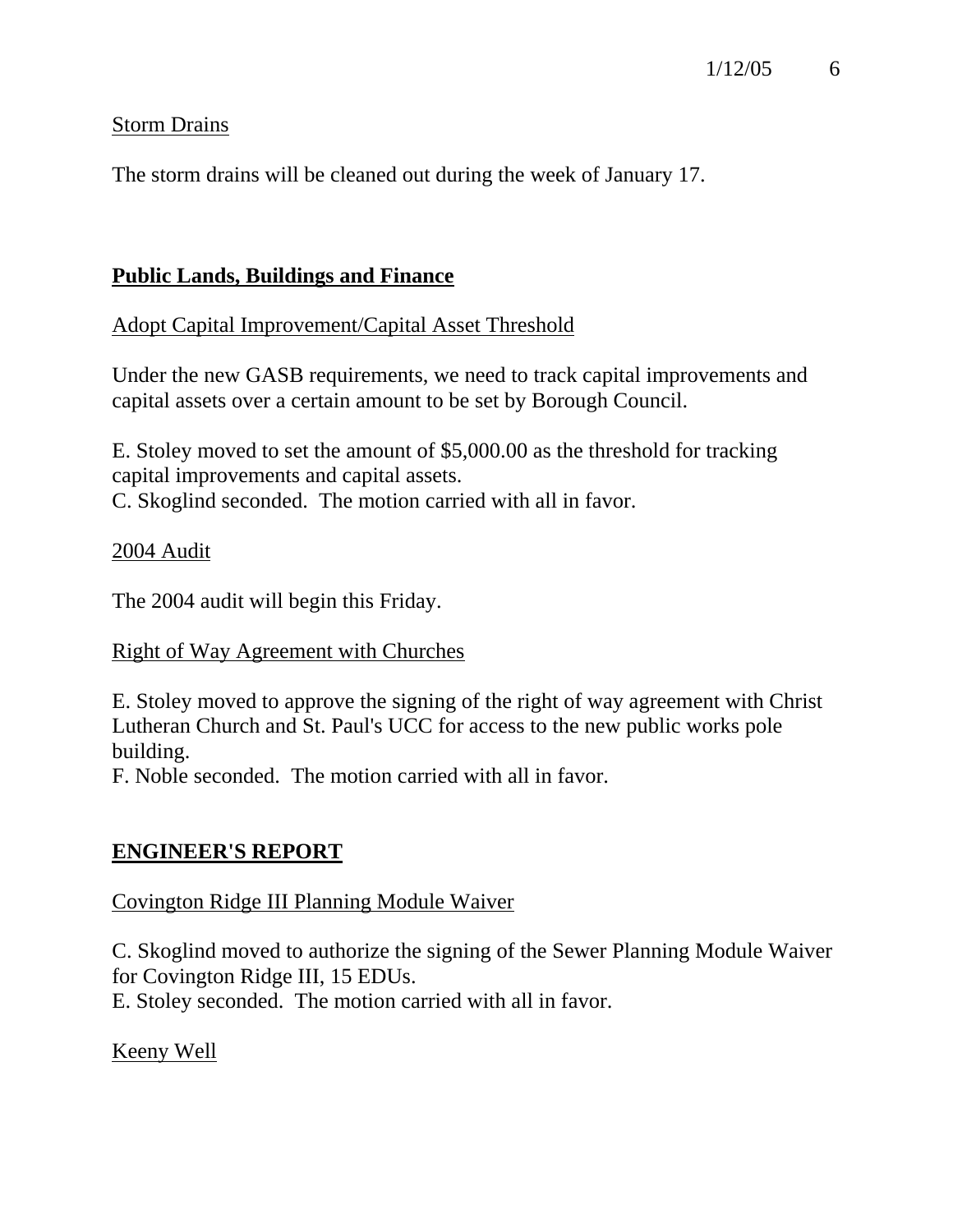A drawing showing three potential locations for the new wells was sent to Phil Robinson for discussion with Cornerstone.

## Act 57 Capital Improvement Fee Calculations

By July 1, we need to recalculate our tapping fees in accordance with Act 57 that amends Act 203 and must then be adopted by ordinance.

### Proportionate Sharing Report

Eng. Holley will review the report.

### Public Works Maintenance Building

A lease purchase/build option with a five year buy out will be pursued. Also, a cost will be obtained for a masonry building for comparison.

### New Wells - Control System

Tom Simmons felt he should not have to pay as much since the computer software will eventually handle more than just the readings at the wellhouse.

R. Buchanan moved to accept the amount of \$7,570.00 as the Borough's share of the control system.

E. Stoley seconded. The motion carried with all in favor.

# **SOLICITOR'S REPORT**

### Cable Franchise Agreement

A signed copy is now in the Borough's files.

### Windy Hill Road Manholes

An offer of \$1,000.00 was received from PennDOT as a proportionate share of the estimated \$2,500.00 expense required to uncover the manholes that were paved over by PennDOT last year. PennDOT said it notified the Township of the paving and that is part of the reason why the Department is not willing to pay all costs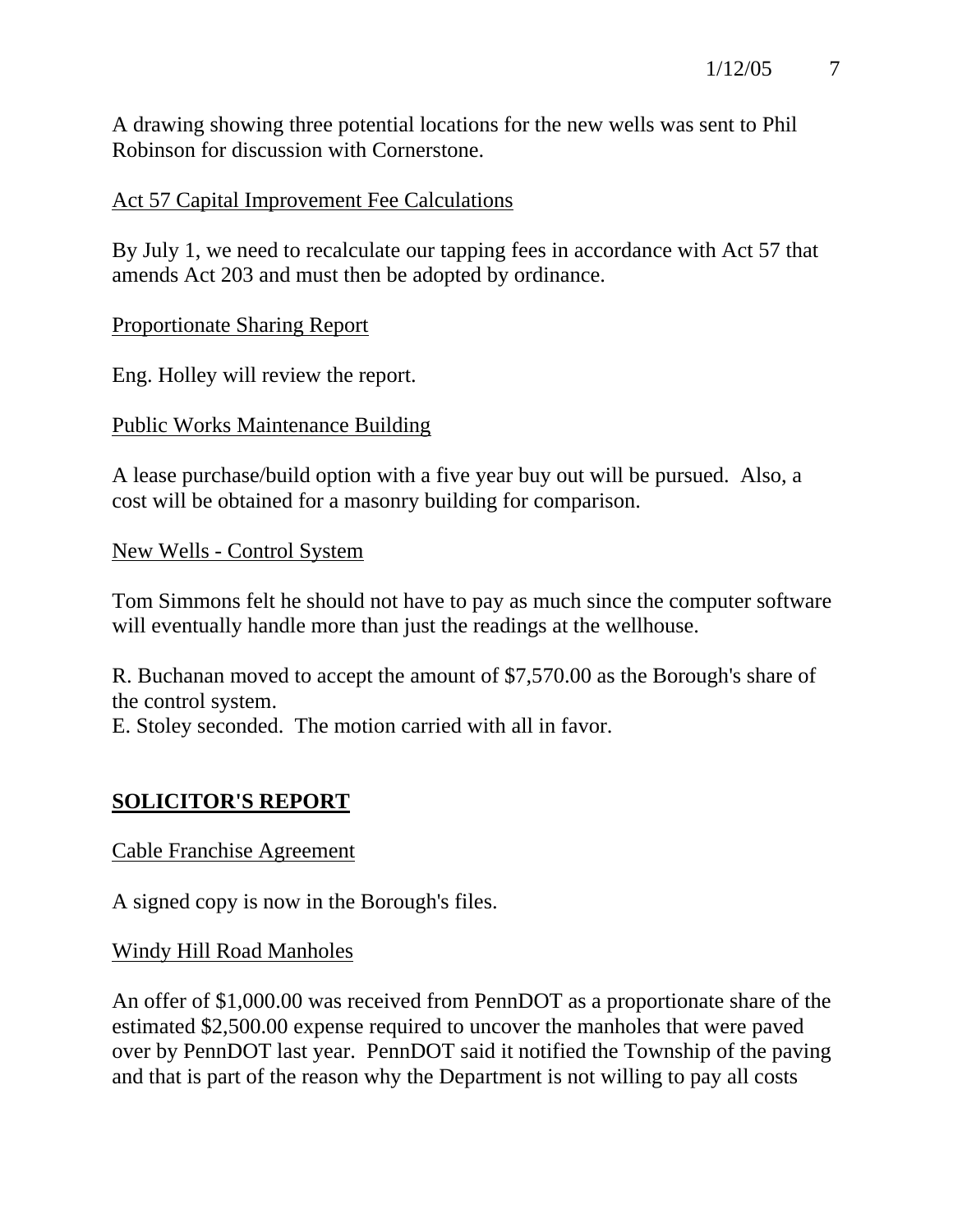involved. Had we received proper notice, this would not be an issue. Sol. Rehmeyer will contact the Township.

#### Lease with Penn-Mar – 44 South Main Street

Sol. Rehmeyer has received the information from Penn-Mar regarding its scope of services and it is being incorporated into the lease.

#### Grim's Glass & Plastics

No update has been received from Mr. Miller's attorney.

#### I-83 Rest Stop EDU Issues

A copy of a water agreement was sent to PennDOT that stated PennDOT will be charged the same as other customers implying they should be subject to the same EDU fees.

#### Alarm System Ordinance

Sol. Rehmeyer will contact Fire Chief Myers to see if false alarms are a problem for the fire company.

#### Extended Family Dwelling Hardship

The Borough Planning Commission's comments have been received and Sol. Rehmeyer will forward the proposed revision to the York County Planning Commission.

### **Public Safety, Welfare and Personnel** – Frederick C. Noble

#### Tax Collector Commission

Based on comparisons with other municipalities, it was the consensus of Council to keep the rate at 3%.

### **Secretary's Report** – Cindy L. Bosley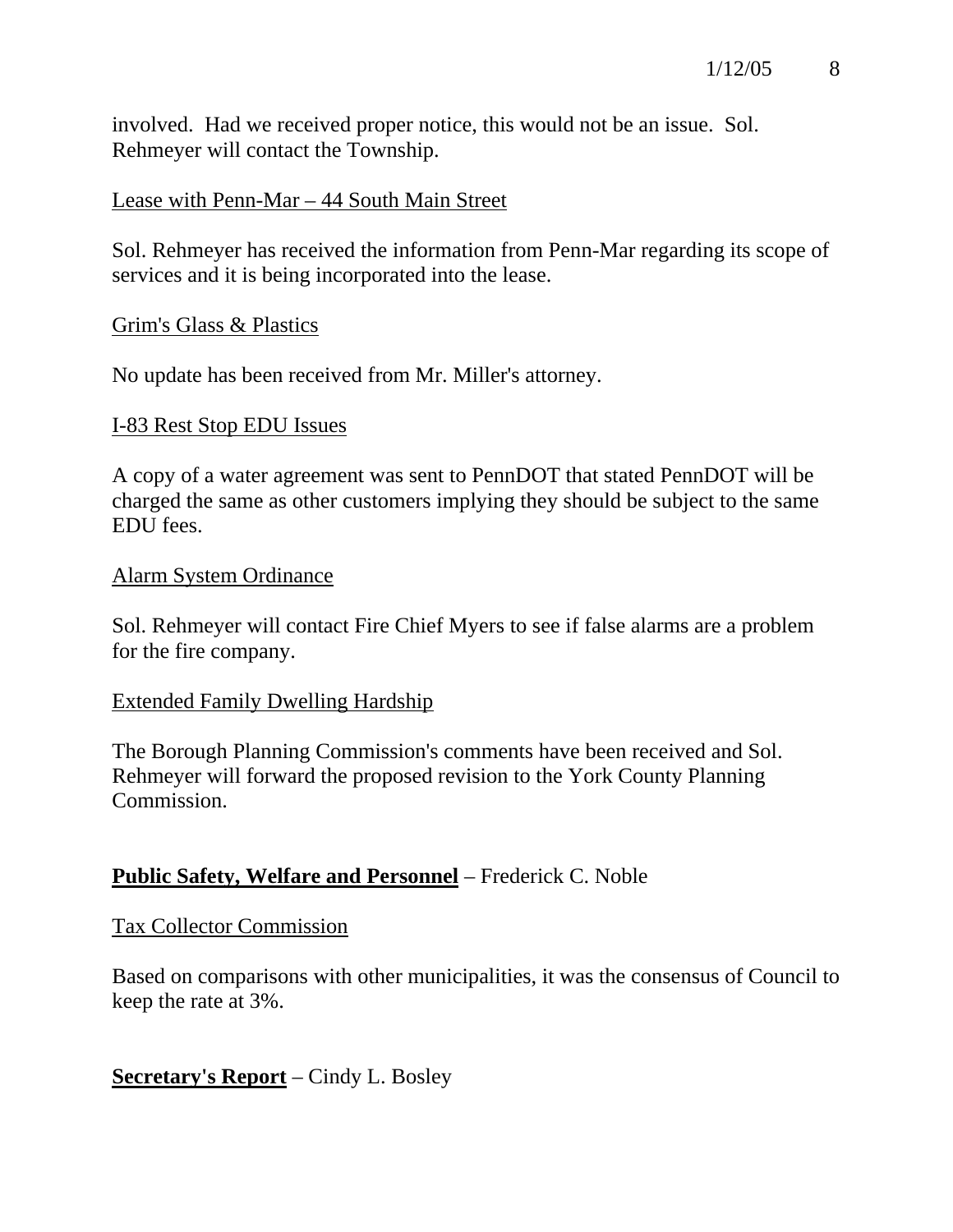### Community Information Guide

The Secretary was directed to go ahead with another community information guide that will be produced and distributed free of charge.

## **York Area Tax Bureau** – Frederick C. Noble

Fred reported we received close to what was budgeted.

# **Planning Commission/Regional Planning Commission** – Eric W. Stoley

The two prospective zoning hearing board alternates were told to attend the next zoning hearing, February 3, and let Council know if they are still interested in the positions. Also, Eric stated a replacement needs to be found for him on the Regional Planning Commission.

# **Subdivision, Land Development and Zoning** – Eric W. Stoley

### **Southern Regional Police** – Richard R. Buchanan

The reports for November and December were received for the meeting. Buck stated the out of area time was up because of the York County Drug Task Force, which money will be reimbursed by the County. There was discussion as to why our time is greater – what are the reasons for the increased costs. The costs will soon be beyond the Borough's ability to afford the regional police. C. Skoglind recommended a subcommittee, possibly the Public Safety, Welfare and Personnel Committee, meet to discuss why the time and costs are escalating.

# **UNFINISHED BUSINESS**

### Public Works Salary Review

After comparison, it was felt we are in line with the entry level salary with other municipalities. Incentives for new hires will be: for working toward the water operator's license they will receive  $25¢$  an hour increase for each successfully completed class and then \$1.00 per hour increase when the license is received. If